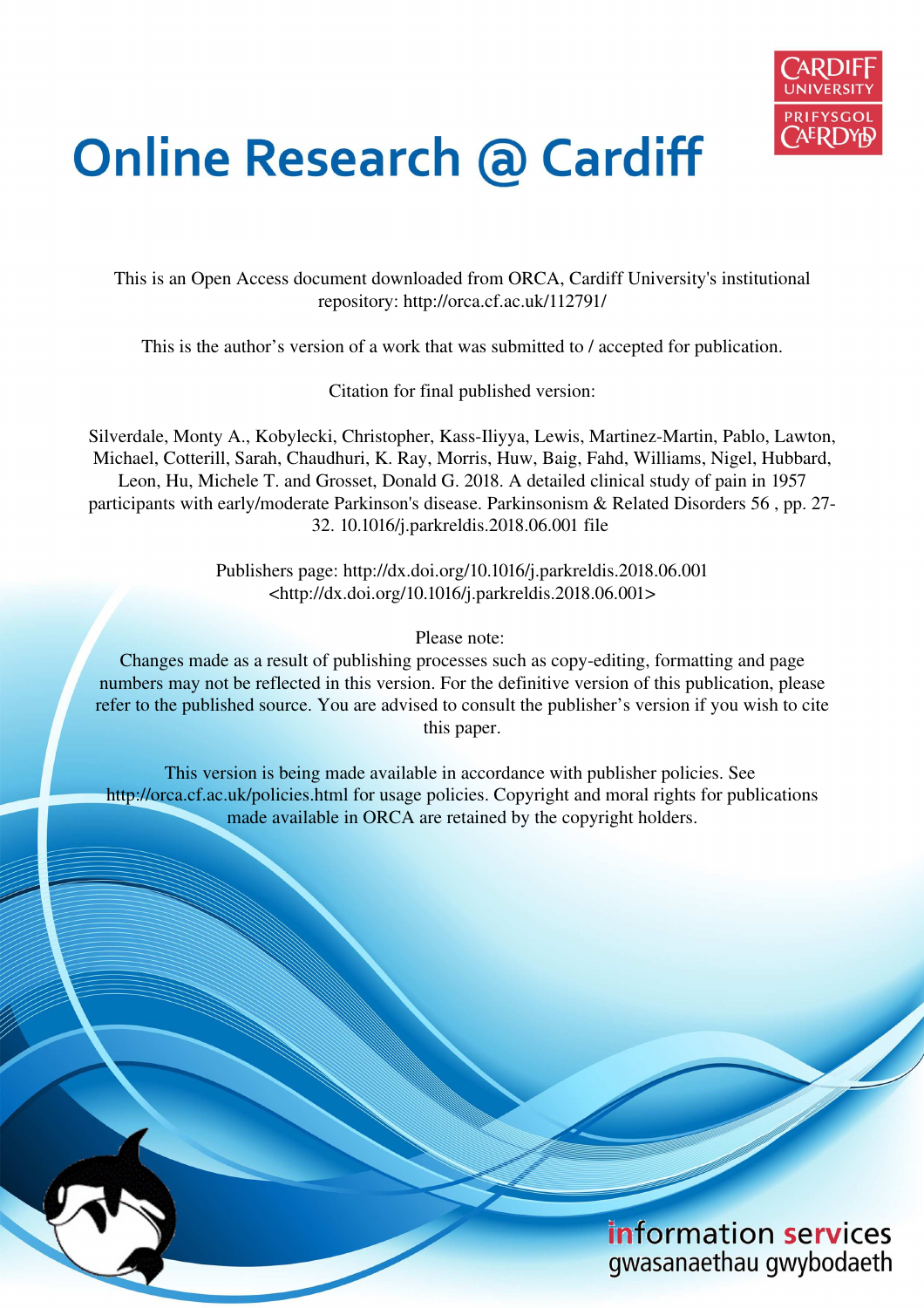# **ARTICLE IN PRESS**

[Parkinsonism and Related Disorders xxx \(xxxx\) xxx–xxx](https://doi.org/10.1016/j.parkreldis.2018.06.001)



Contents lists available at [ScienceDirect](http://www.sciencedirect.com/science/journal/13538020)

# Parkinsonism and Related Disorders



journal homepage: [www.elsevier.com/locate/parkreldis](https://www.elsevier.com/locate/parkreldis)

# A detailed clinical study of pain in 1957 participants with early/moderate Parkinson's disease

Monty A. Silverd[a](#page-1-0)le<sup>a,</sup>\*, Christopher Ko[b](#page-1-2)ylecki<sup>a</sup>, Lewis Kass-Iliyya<sup>a</sup>, Pablo Martinez-Martin<sup>b</sup>, Mi[c](#page-1-3)ha[e](#page-1-5)l Lawton $^{\rm c}$ , Sara[h](#page-1-8) Cotterill $^{\rm d}$  $^{\rm d}$  $^{\rm d}$ , K. Ray Chaudhuri $^{\rm e}$ , Huw Morris $^{\rm f}$  $^{\rm f}$  $^{\rm f}$ , Fahd Bai[g](#page-1-7) $^{\rm g}$ , Nigel Williams $^{\rm h}$ , Leon Hubbard<sup>[h](#page-1-8)</sup>, Michele T. Hu<sup>[g](#page-1-7)</sup>, Donald G. Grosset<sup>[i](#page-1-9)</sup>, on behalf of the UK Parkinson's Pain Study Collaboration

<span id="page-1-0"></span>a *Department of Neurology, Salford Royal NHS Foundation Trust, Manchester Academic Health Science Centre, University of Manchester, United Kingdom*

<span id="page-1-3"></span>c *Dept. of Population Health Sciences, Bristol Medical School, University of Bristol, United Kingdom*

<span id="page-1-5"></span>e *Dept. Basic and Clinical Neuroscience, The Maurice Wohl Clinical Neuroscience Institute, King's College London, United Kingdom*

<span id="page-1-6"></span>f *Department of Clinical Neuroscience, UCL, Institute of Neurology, United Kingdom*

<span id="page-1-7"></span>g *Division of Neurology, Nu*ffi*eld Department of Clinical Neurosciences, Oxford University, United Kingdom*

<span id="page-1-8"></span>h *Division of Psychological Medicine and Clinical Neurosciences, Cardi*ff *University, Cardi*ff*, United Kingdom*

<span id="page-1-9"></span>i *Department of Neurology, Institute of Neurological Sciences, Queen Elizabeth University Hospital, Glasgow, United Kingdom*

#### ARTICLE INFO

*Keywords:* Pain

Parkinson's disease Nonmotor Central sensitization Musculoskeletal

# ABSTRACT

*Introduction:* The causes of pain in early/moderate Parkinson's disease (PD) are not well understood. Although peripheral factors such as rigidity, reduced joint movements and poor posture may contribute towards the development of pain, central mechanisms including altered nociceptive processing may also be involved. *Methods:* We performed a large clinical study to investigate potential factors contributing towards pain in early/ moderate PD. We recruited 1957 PD participants who had detailed assessments of pain, motor and non-motor symptoms. The King's Parkinson's Pain scale was used to quantify different subtypes of pain. *Results:* 85% of participants reported pain (42% with moderate to severe pain). Pain influenced quality of life more than motor symptoms in a multiple regression model. Factors predicting overall pain severity included affective symptoms, autonomic symptoms, motor complications, female gender and younger age, but not motor impairment or disease duration. There was negligible correlation between the severity of motor impairment and the severity of musculoskeletal or dystonic pain as well as between the severity of OFF period motor problems and the severity of OFF period pain or OFF period dystonic pain. Features of central sensitization, including allodynia and altered pain sensation were common in this population. The use of drugs targeting central pain

was very low. *Conclusions:* Pain in early/moderate PD cannot be explained by peripheral factors. Central causes may play a much more important role than previously considered. These results should lead to a major shift in the investigation and management of this common and disabling symptom.

#### 1. Introduction

Chronic pain affects 60–80% of Parkinson's disease (PD) patients and is often a disabling symptom [\[1](#page-6-0)–3]. In the widely used Ford classification, the most common subtypes of PD pain are musculoskeletal, radicular and dystonic [\[4\]](#page-6-1). Central pain is thought to be fairly uncommon in PD [[1](#page-6-0)[,2,](#page-6-2)[4](#page-6-1)]. Pain in PD may be a direct consequence of other

disease-related symptoms: mobility problems, including stiffness, reduced joint movements and poor posture are felt to be the main cause of musculoskeletal pain and radicular pain; OFF-period mobility problems and dystonic contractions are thought to be the main cause of OFFperiod pain [\[4](#page-6-1)[,5\]](#page-6-3).

While chronic pain can be caused by peripheral tissue damage, an alternative mechanism is dysfunction of pain regulatory systems within

<span id="page-1-1"></span>∗ Corresponding author. Department of Neurology, Salford Royal NHS Foundation Trust, Manchester Academic Health Science Centre, University of Manchester, Manchester, M6 8HD, **IK** 

*E-mail address:* [monty.silverdale@manchester.ac.uk](mailto:monty.silverdale@manchester.ac.uk) (M.A. Silverdale).

<https://doi.org/10.1016/j.parkreldis.2018.06.001>

Received 12 March 2018; Received in revised form 24 May 2018; Accepted 3 June 2018 1353-8020/ © 2018 Published by Elsevier Ltd.

Please cite this article as: Silverdale, M.A., Parkinsonism and Related Disorders (2018), https://doi.org/10.1016/j.parkreldis.2018.06.001

<span id="page-1-2"></span>b *National Center of Epidemiology and CIBERNED, Carlos III Institute of Health, Madrid, Spain*

<span id="page-1-4"></span>d *Centre for Biostatistics, School of Health Sciences, University of Manchester, United Kingdom*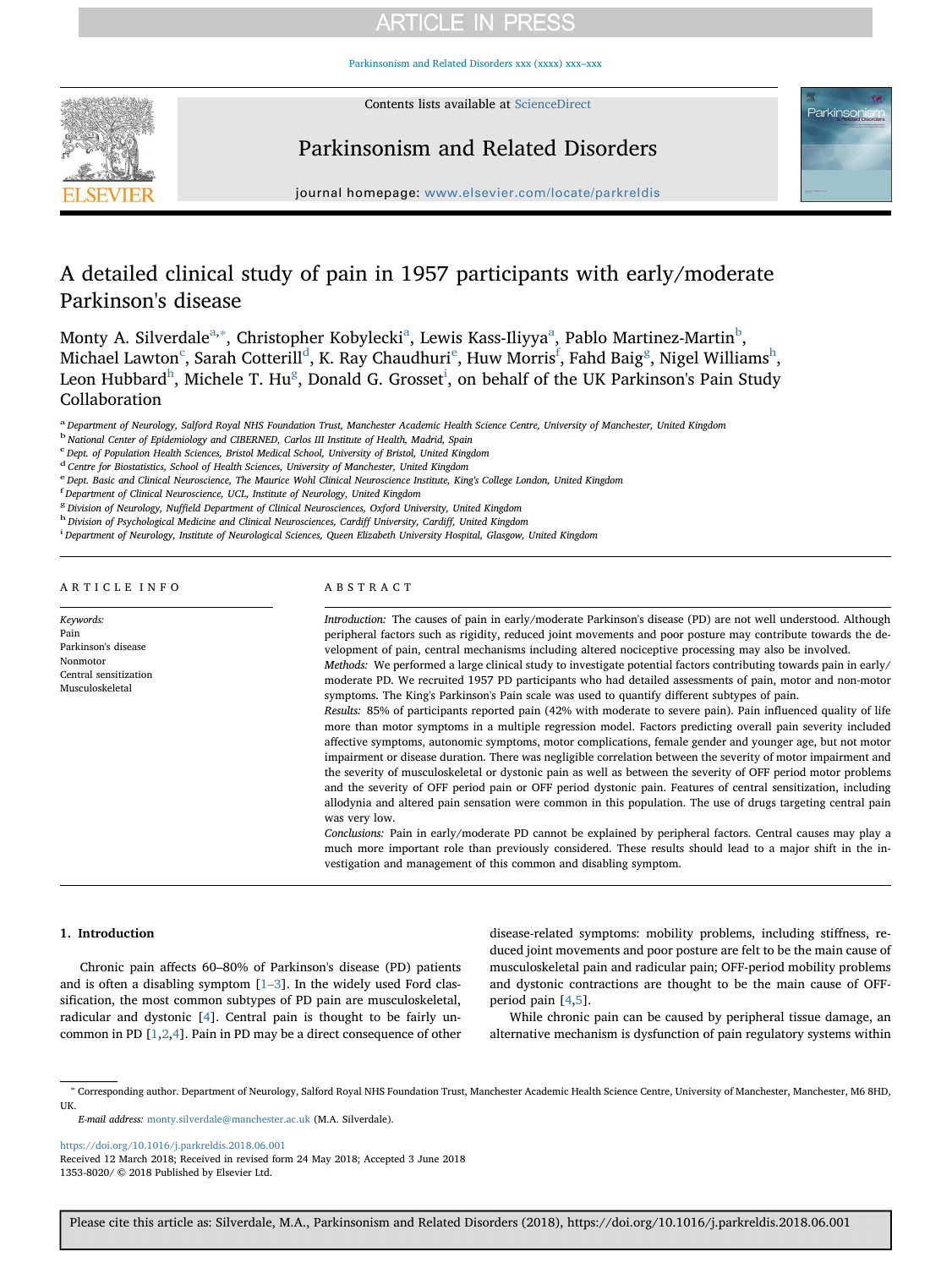the brain, leading to amplification of the pain signal (central sensitization). It is increasingly recognised that many if not most cases of chronic pain are due to altered nociceptive processing within the central nervous system [[6](#page-6-4),[7](#page-6-5)].

There are several potential mechanisms that may lead to enhanced central processing of pain signals in PD. The dopaminergic pathway from the ventral tegmental area to the nucleus accumbens is an important anti-nociceptive pathway, which degenerates in PD [[8](#page-6-6)]. Furthermore brainstem serotonergic and norepinephrinergic neurons degenerate prior to the onset of motor symptoms in PD [\[9,](#page-6-7)[10](#page-6-8)]. Degeneration of these neurons is proposed to be a cause of affective and autonomic symptoms in PD [[10\]](#page-6-8). However these neurons are also the source of powerful ascending and descending anti-nociceptive pathways and their degeneration would therefore be predicted to cause central sensitization of pain signals [\[11](#page-6-9)]. Indeed many analgesic drugs, including duloxetine and amitriptyline act through enhancing transmission in these pathways [[12\]](#page-6-10). Reduced pain thresholds [[13\]](#page-6-11), altered pain evoked electrical responses [\[14](#page-6-12)] and increased pain evoked cortical network activation [\[15](#page-6-13),[16\]](#page-6-14), all provide evidence that altered central processing of pain may be an important contributing factor towards pain in PD.

We had several objectives in this study:

- 1) We hypothesised that pain is an important symptom leading to impaired quality of life in PD. We compared the contribution of pain and motor symptoms in determining quality of life in a large population of participants with relatively early stage PD.
- 2) We hypothesised that a large detailed clinical study would help us to understand the causes as well as the potential treatments of pain in PD. We used the King's Parkinson's Pain scale to classify and quantify PD pain into different subtypes [\[17](#page-6-15)]. We investigated whether the severity of other disease-related symptoms correlated with the severity of the pain subtypes felt to be caused by these symptoms, including whether or not the severity of mobility problems correlated with the severity of musculoskeletal and radicular pain. We also investigated for symptoms suggesting centrally-generated pain including cutaneous allodynia.
- 3) We hypothesised that pain frequency and severity in PD would correlate with the severity of other symptoms attributable to serotonergic and norepinephrinergic depletion, including anxiety, depression and autonomic dysfunction.

#### 2. Methods

#### *2.1. Ethical approval*

The study was carried out in accordance with the Declaration of Helsinki and authorized by a UK ethics committee (National Research Ethics Service Committee North West – Preston). All patients gave written consent prior to any study procedures.

#### *2.2. Participants*

Participants were recruited from 68 centres throughout the UK. All participants were recruited from one of two large UK multi-centre longitudinal epidemiological and biomarker studies in PD, those being the Tracking Parkinson's study [[18\]](#page-6-16) and the Oxford Monument Discovery Study [[19\]](#page-6-17). The inclusion and exclusion criteria for these other studies have been previously published [[18,](#page-6-16)[19\]](#page-6-17). The pain study was a sub-study of these other studies using the same research nurses, although it was funded and run separately. It was performed at a single occasion at any one of the main study visits.

#### *2.3. Pain assessments*

Pain was assessed using the Short Form McGill Pain Questionnaire

(SFMPQ) [[20\]](#page-6-18), Visual Analogue Scale (VAS) for pain severity over the last month and the recently validated Kings Parkinson's Pain Scale (KPPS) [[17\]](#page-6-15). Participants scoring  $> 0$  on the SFMPQ were defined as having pain. Similar to previous large pain studies, participants scoring 5 or more on the VAS for pain severity over the last month were defined as having moderate to severe pain [[21\]](#page-6-19). For those with more than 1 type of pain, the most troublesome pain was used to record the SFMPQ and VAS ratings.

The King's Parkinson's Pain Scale quantifies pain across different subtypes. For each subtype the participant rates severity (0–3) and frequency (0–4). The frequency and severity are multiplied together to create a total score for that subtype of pain. The subtypes include musculoskeletal pain (pain around the joints), radicular pain (shooting pain down the limbs), dystonic pain (OFF period pain in a region of dystonia), generalised OFF period pain, lower abdominal pain, visceral pain (pain related to an internal organ such as liver, stomach or bowels), restless leg syndrome (RLS) and central pain (a generalised constant dull aching pain).

#### *2.4. Other assessments*

Detailed analysis of motor and non-motor symptoms using validated scales was performed to document whether or not the severity of different pain types could be explained by the severity of other motor and non-motor symptoms. The analysis included the Movement Disorder Society Unified Parkinson's Disease Rating Scale (MDS-UPDRS) Part III to document the motor impairment severity, MDS-UPDRS Part IV to document the severity of motor fluctuations, the Leeds Anxiety and Depression Scale (LADS) anxiety score (LADS-A) and depression score (LADS-D) [\[22](#page-6-20)] the Scales for Outcomes in Parkinson's disease – Autonomic Symptoms (SCOPA-AUT) to document the severity of autonomic symptoms, the Montreal Cognitive Assessment (MoCA) and the EQ-5D index, a measure of quality of life (QoL).

The Leeds Assessment of Neuropathic Symptoms and Signs (LANSS) scale was used to document the presence of neuropathic pain [[23\]](#page-6-21). The LANSS scale is validated to detect neuropathic pain and uses an assessment of sensory function (cutaneous allodynia and altered pinprick threshold over the painful area) as well as pain descriptors to classify pain which is likely to be centrally generated. Participants were asked whether the pain was better in the ON state, the OFF state or no different. They were also asked which if any of their 'non Parkinson's medications' improved pain. However we did not collect detailed information regarding which pain medications were being taken at the time of assessment.

All scales were performed in at least 1600 of the participants with the exception of the SCOPA-AUT, which was not part of the Oxford Monument Discovery study therefore was only performed in 816 participants. All scales were performed within 6 months of each other. Thus the motor and non-motor assessments (MDS-UPDRS, LADS, EQ-5D, SCOPA and MoCA) were all done at the same time. The pain assessments (SFMPQ, VAS, LANSS and KPPS) were all done at the same time. In 917 participants the pain assessments were done at the same time as the motor and non-motor assessments. In 527 the pain assessments were done within 6 months after the motor and non-motor assessments. In 513 participants, the pain assessments were done within 6 months before the motor and non-motor assessments. All scales and assessments were performed in the ON state. In the Tracking Parkinson's and Oxford Discovery studies, all participants had the MDS-UPDRS III performed in the OFF state (after 12 h withdrawal of antiparkinsonian medication) at a single visit. However in many cases the pain assessments were done more than 6 months from the MDS-UPDRS-III OFF so we included MDS-UPDRS-III OFF data only in the 491 participants in whom MDS-UPDRS-III OFF was done within 6 months of the pain assessments.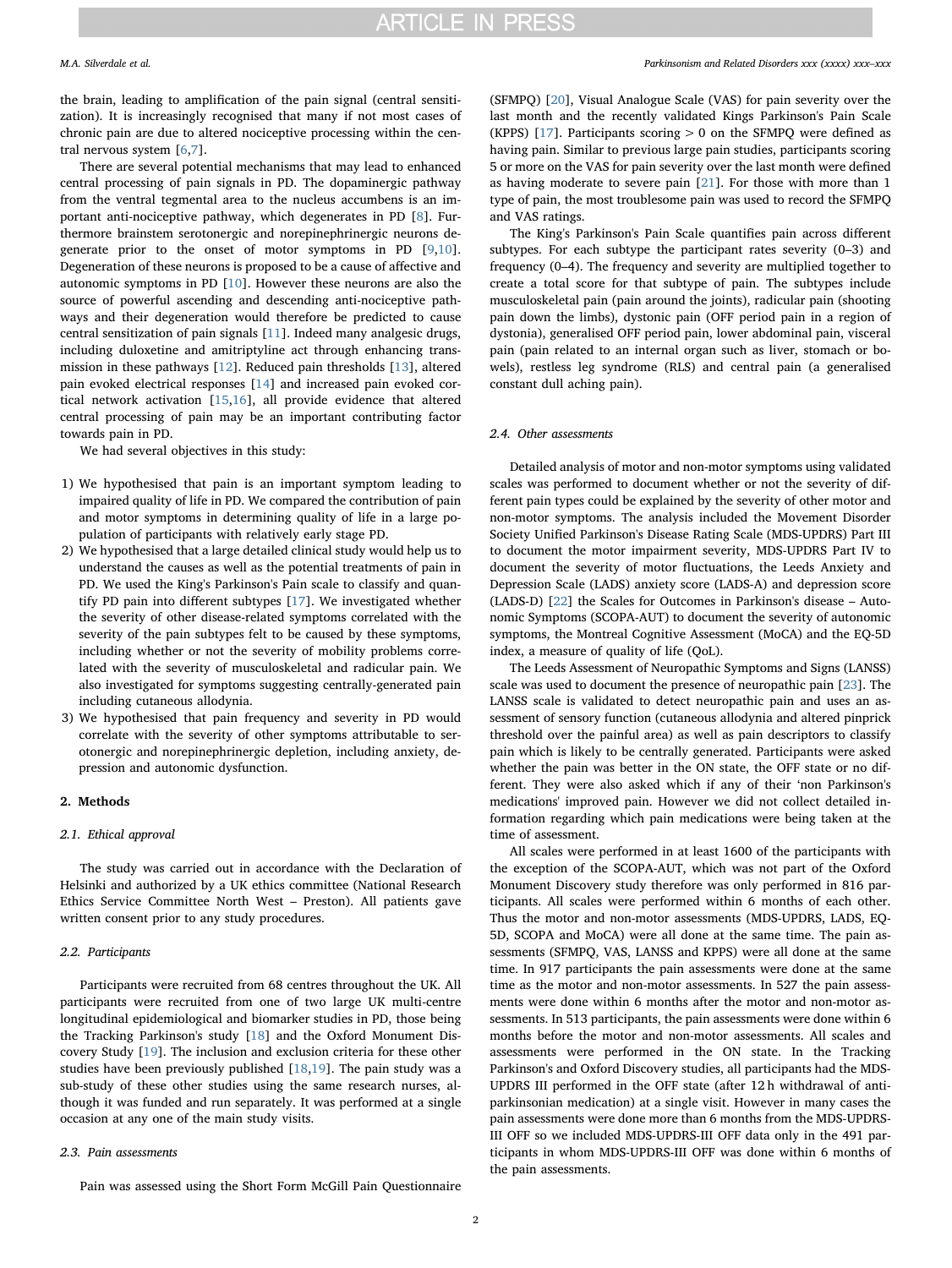# **ARTICLE IN PRESS**

#### *2.5. Statistical analysis*

Statistical analysis was performed using SPSS (version 22, IBM). Multiple linear regression analysis was used to investigate factors predicting quality of life (EQ-5D index) in PD. Predictor variables in the model included severity of pain (SFMPQ), severity of motor impairment (MDS-UPDRS-III) and severity of motor complications (MDS-UPDRS-IV).

Multiple linear regression analysis was used to investigate factors predicting the overall severity of pain (SFMPQ) in PD. Candidate variables in the model were MDS-UPDRS-III, MDS-UPDRS-IV, SCOPA-AUT, LADS, MoCA, age, disease duration and female gender.

Correlation analysis was used to investigate the relationship between different types of pain (as measured with the Kings Parkinson's Pain Scale) and other disease related factors. Due to the non-parametric nature of the individual scales, in particular those in the King's Parkinson's Pain Scale, non-parametric (Spearman's rank) correlation analysis was used.

#### 3. Results

#### *3.1. Study population and pain characteristics*

1957 participants were recruited into the UK Parkinson's Pain Study. 65% were male. [Table 1](#page-3-0) shows the characteristics of the study population. This was a population with relatively early PD. 1648 out of 1944 participants recording SFMPQ (85%) reported pain at the time of assessment. 808 participants (42%) reported moderate to severe pain. The main pain subtypes were: musculoskeletal pain (66% of those with pain), radicular pain (34%), dystonic pain (16%), generalised OFF pain (9%), dyskinetic pain (10%), lower abdominal pain (16%), visceral pain (16%), central pain (27%) and restless leg syndrome (23%). 395 participants reported 1 type of pain, 389 reported 2 types, 281 reported 3 types and the rest reported 4 or more types of pain.

#### *3.2. E*ff*ects of pain and motor symptoms on quality of life*

Predictors of quality of life (EQ-5D index) in the regression model ([Table 2](#page-3-1)) were motor examination (MDS-UPDRS III), motor complications (MDS-UPDRS IV) and pain (SFMPQ). The model accounted for 26% of the variance in quality of life. In this population of participants with fairly early PD, all of the variables had an effect on quality of life and the effect of pain was higher than that of motor disability or motor

#### <span id="page-3-0"></span>Table 1

Characteristics of the study population.

|                          | Mean | SD.  | n    |
|--------------------------|------|------|------|
| Age (Year)               | 68   | 9.5  | 1914 |
| Disease Duration (Years) | 3.0  | 2.1  | 1887 |
| LADS-Anxiety             | 4.1  | 3.6  | 1737 |
| LADS-Depression          | 4.5  | 3.2  | 1729 |
| MDS-UPDRS-III            | 27   | 13.6 | 1657 |
| MDS-UPDRS-III (OFF)      | 33.5 | 15.5 | 495  |
| <b>MDS-UPDRS-IV</b>      | 1.2  | 2.4  | 1685 |
| SCOPA-AUT                | 12.5 | 7.2  | 823  |
| MoCA                     | 25.1 | 3.6  | 1706 |
| <b>SFMPO</b>             | 6.8  | 6.6  | 1944 |
| EO-5D Index              | 0.71 | 0.24 | 1751 |

SD, standard deviation; LADS-Anxiety, Leeds Anxiety and Depression Scale-Anxiety; LADS-Depression, Leeds Anxiety and Depression Scale-Depression; MDS-UPDRS-III, Unified Parkinson's disease Rating Scale Part III (motor examination); MDS-UPDRS-IV, Unified Parkinson's disease Rating Scale Part IV (motor complications); SCOPA-AUT, the Scales for Outcomes in Parkinson's disease – Autonomic Symptoms. MoCA, Montreal Cognitive Assessment; SFMPQ, Short Form McGill Pain Questionnaire; EQ-5D Index, Quality of Life Scale.

#### *M.A. Silverdale et al. Parkinsonism and Related Disorders xxx (xxxx) xxx–xxx*

#### <span id="page-3-1"></span>Table 2

| Multiple linear regression for health-related Quality of life (EQ-5D Index). |  |  |  |  |  |  |  |  |
|------------------------------------------------------------------------------|--|--|--|--|--|--|--|--|
|------------------------------------------------------------------------------|--|--|--|--|--|--|--|--|

|                       | $R^2$ | <b>Beta</b>   | т       | 95% Confidence intervals |          | sig     |
|-----------------------|-------|---------------|---------|--------------------------|----------|---------|
|                       |       |               |         | Lower                    | upper    |         |
|                       | 0.26  |               |         |                          |          |         |
| MDS-UPDRS-            |       | $-0.003$      | $-8.4$  | $-0.004$                 | $-0.003$ | < 0.001 |
| Ш<br>MDS-UPDRS-<br>IV |       | $-0.016 -7.1$ |         | $-0.021$                 | $-0.012$ | < 0.001 |
| <b>SFMPO</b>          |       | $-0.014$      | $-16.6$ | $-0.015$                 | $-0.012$ | < 0.001 |

MDS-UPDRS-III, Unified Parkinson's disease Rating Scale Part III (motor examination); MDS-UPDRS-IV, Unified Parkinson's disease Rating Scale Part IV (motor complications); SFMPQ, Short Form McGill Pain Questionnaire.

#### fluctuations.

#### *3.3. Central mechanisms and pain*

33% of those with pain had evidence for altered sensory processing over the painful area, this being either cutaneous allodynia, altered pinprick threshold or both. 10% of participants with pain had a LANSS score of  $\geq$  12 indicating the presence of neuropathic pain [\[23](#page-6-21)].

#### *3.4. Factors predicting pain in PD*

[Table 3](#page-3-2) shows the results of a regression analysis using the overall severity of pain (SFMPQ) as the outcome variable and the severity of other disease related symptoms as predictor variables. The model explained 21% of the overall variance in pain severity. Factors having a statistically significant effect on pain severity were motor complications, autonomic symptoms, affective symptoms, younger age and female gender. The severity of motor impairment and the severity of cognitive impairment did not have a statistically significant effect on the severity of pain.

#### *3.5. Medications and pain in PD*

Pain was reported to be worse in the OFF state by 17% of participants, whereas 2% felt it was worse in the ON state and 81% felt there was no difference between the ON and OFF state with regards to pain

#### <span id="page-3-2"></span>Table 3

Multiple linear regression for pain severity - Short form McGill Pain Questionnaire (SFMPQ).

|                   | $R^2$ | Beta     | $\ddagger$ | 95% Confidence<br>intervals |          | sig     |
|-------------------|-------|----------|------------|-----------------------------|----------|---------|
|                   |       |          |            | lower                       | upper    |         |
|                   | 0.21  |          |            |                             |          |         |
| <b>MDS-UPDRS-</b> |       | 0.003    | 0.185      | $-0.031$                    | 0.038    | 0.853   |
| Ш                 |       |          |            |                             |          |         |
| <b>MDS-UPDRS-</b> |       | 0.213    | 2.121      | 0.016                       | 0.411    | 0.034   |
| IV                |       |          |            |                             |          |         |
| <b>SCOPA</b>      |       | 0.224    | 6.031      | 0.151                       | 0.297    | < 0.001 |
| LADS              |       | 0.224    | 5.347      | 0.142                       | 0.307    | < 0.001 |
| MoCA              |       | $-0.005$ | $-0.076$   | $-0.135$                    | 0.125    | 0.940   |
| Age               |       | $-0.072$ | $-2.801$   | $-0.123$                    | $-0.022$ | 0.005   |
| <b>Disease</b>    |       | 0.071    | 0.676      | $-0.136$                    | 0.278    | 0.394   |
| Duration          |       |          |            |                             |          |         |
| Gender            |       | 1.619    | 3.450      | 0.698                       | 2.540    | 0.001   |
| (Female)          |       |          |            |                             |          |         |
|                   |       |          |            |                             |          |         |

MDS-UPDRS-III, Unified Parkinson's disease Rating Scale Part III (motor examination); MDS-UPDRS-IV, Unified Parkinson's disease Rating Scale Part IV (motor complications); SCOPA-AUT, the Scales for Outcomes in Parkinson's disease – Autonomic Symptoms; LADS, Leeds Anxiety and Depression Scale; MoCA, Montreal Cognitive Assessment.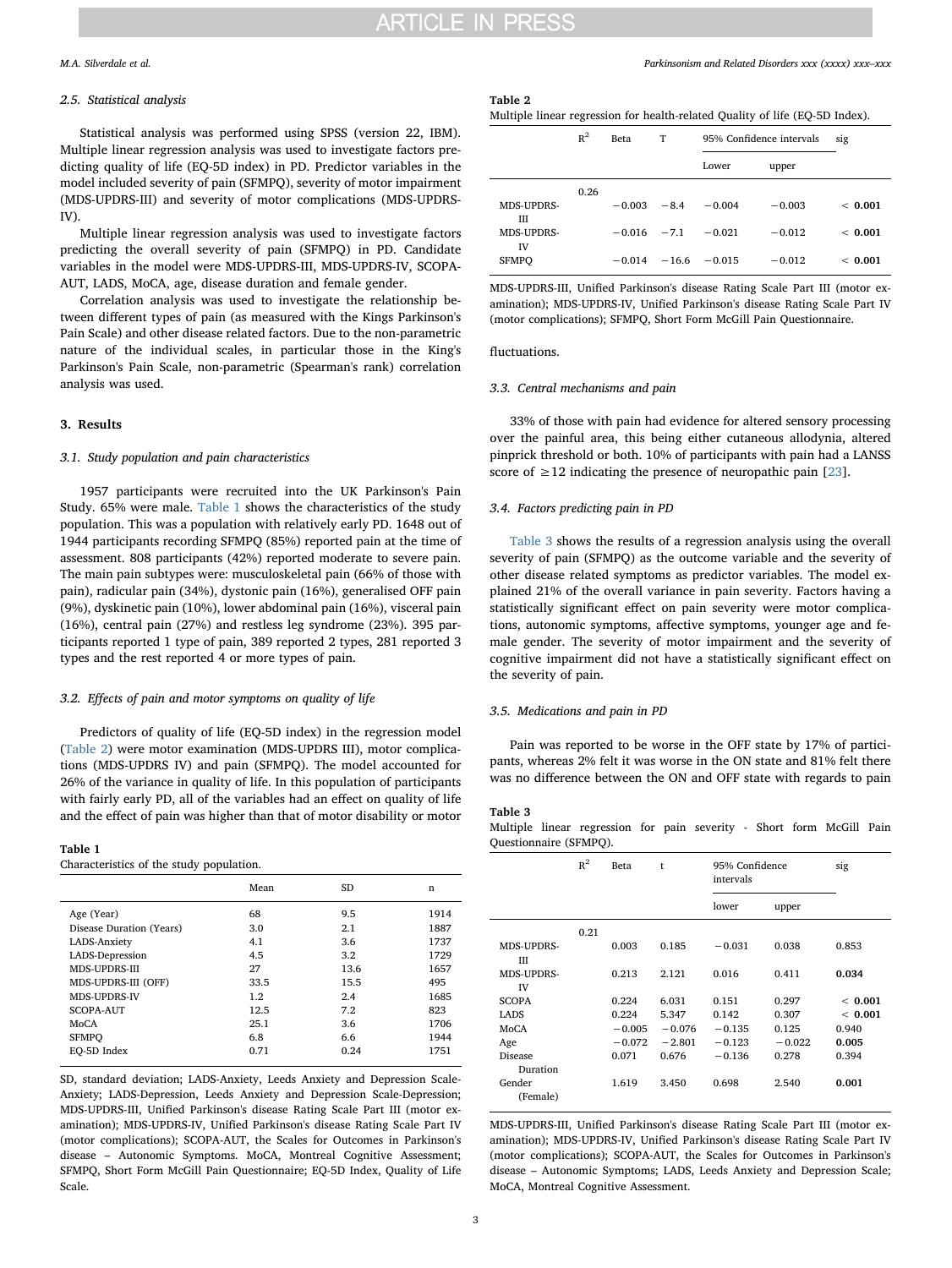# **ARTICLE IN PRESS**

#### <span id="page-4-0"></span>Table 4

Correlation between the severity of individual subtypes of pain and other disease related symptoms.

|                     | Musculoskeletal | Radicular | OFF dystonic | General OFF | Dyskinetic | Lower Abdo | Visceral  |
|---------------------|-----------------|-----------|--------------|-------------|------------|------------|-----------|
| MDS-UPDRS-III       | 0.03            | 0.05      | 0.02         | $0.05*$     | $-0.01$    | 0.04       | $0.05*$   |
| MDS-UPDRS-III (OFF) | 0.04            | 0.08      | $0.11*$      | 0.06        | 0.06       | $0.09*$    | 0.07      |
| <b>UPDRS-IV</b>     | $0.11***$       | $0.12***$ | $0.27***$    | $0.20***$   | $0.15***$  | $0.05*$    | $0.05*$   |
| LADS-A              | $0.2***$        | $0.22***$ | $0.17***$    | $0.19***$   | $0.17***$  | $0.14***$  | $0.13***$ |
| LADS-D              | $0.16***$       | $0.18***$ | $0.16***$    | $0.17***$   | $0.11***$  | $0.14***$  | $0.12***$ |
| <b>SCOPA-AUT</b>    | $0.17***$       | $0.14***$ | $0.13***$    | $0.17***$   | $0.12*$    | $0.19***$  | $0.24***$ |
| Constipation        | $0.10***$       | $0.06*$   | $0.05*$      | $0.09***$   | 0.04       | $0.17***$  | $0.16***$ |

Spearman's rank correlation coefficient (rho);  ${}^{*}P$  < 0.05;  ${}^{**}P$  < 0.001.

Individual pain subtypes were quantified using the King's Parkinson's Pain Scale.

MDS-UPDRS-III, Unified Parkinson's disease Rating Scale Part III (motor examination); MDS-UPDRS-III (OFF), UPDRS-III after 12 h medication withdrawal; MDS-UPDRS-IV, Unified Parkinson's disease Rating Scale Part IV (motor complications); SCOPA-AUT, the Scales for Outcomes in Parkinson's disease – Autonomic Symptoms; LADS-A, Leeds Anxiety and Depression Scale-Anxiety; LADS-D, Leeds Anxiety and Depression Scale-Depression; Constipation, UPDRS 1.11.

severity. Regarding medications which were being used to treat pain and which were felt by the participant to be effective for PD pain, 28% of those with pain reported benefit from paracetamol (acetaminophen), compared to 12% from non steroidal anti-inflammatory drugs (NSAIDS) and 10% from using opioids. Only 3% of participants with pain derived benefit from drugs targeting central pain mechanisms, including gabapentin, pregabalin, duloxetine and amitriptyline.

## *3.6. Correlation between individual subtypes of pain and other disease related symptoms*

[Table 4](#page-4-0) shows the correlation between different types of pain (as measured with the King's Parkinson's pain scale) and other disease-related symptoms. There was negligible correlation between the severity of musculoskeletal pain and the severity of motor symptoms (MDS-UPDRS III) in both the ON and OFF states. There was weak correlation between the severity of musculoskeletal pain and the severity of motor complications (MDS-UPDRS-IV), autonomic symptoms (SCOPA-AUT), anxiety (LADS-A) and depression (LADS-D).

Similarly there was negligible correlation between radicular pain severity and the severity of motor symptoms. There was only weak correlation with the severity of motor complications, autonomic symptoms, anxiety and depression.

There was poor correlation between the severity of OFF period motor problems as measured with MDS-UPDRS-III OFF and the severity of either dystonic OFF pain or generalised OFF pain. OFF period pain was significantly correlated with MDS-UPDRS-IV but the correlation was only weak. Dyskinetic pain correlated with the severity of motor fluctuations, although only with a very weak association. Both lower abdominal pain and visceral pain correlated with constipation scores (Q1.11 in MDS-UPDRS). However the association was only weak. Both of these types of pain correlated with autonomic symptoms, again only with a weak association.

#### 4. Discussion

#### *4.1. In*fl*uence of pain on quality of life in PD*

Our first hypothesis was that pain is an important symptom leading to impaired quality of life in PD. In our study, pain was extremely common in this large population of participants at a relatively early stage of PD. 85% of participants reported pain and 42% of participants reported moderate to severe pain. Although we did not have a control group, the frequency of pain is clearly much higher than previously reported in the general population. A European study of 46,394 participants, using similar inclusion criteria and definitions of pain severity to our study, noted a prevalence of moderate to severe pain of 19%, although the figure was 13% if only the 3800 UK participants were included [\[21](#page-6-19)]. Our results therefore confirm previous studies indicating a very high prevalence of pain in PD [\[1,](#page-6-0)[2](#page-6-2)].

In our study pain had an effect on quality of life, which was greater than motor impairment and comparable to the effect of motor complications. Other smaller studies have reported similar findings [\[24](#page-6-22)]. Given the amount of research that has gone into understanding mobility problems in PD, it is clear that there needs to be more research into understanding the causes of pain in PD with a view to developing improved treatments.

It should be highlighted that participants in our study had fairly mild motor impairment/complications and results may be different in a more severely-affected population.

#### *4.2. Relationship between pain and other disease symptoms*

Our second hypothesis was that a large and detailed clinical study would help us to understand the causes and therefore identify potential treatments for pain in PD. The severity of motor impairment did not predict the overall severity of pain (SFMPQ). Furthermore the severity of motor fluctuations only weakly predicted variance in the severity of pain. Thus mobility issues are probably not a very important cause for the markedly increased frequency and severity of pain in PD.

The size and scope of our study enabled us for the first time, to perform an analysis of the factors which may be contributing towards different subtypes of pain in PD. Musculoskeletal pain and radicular pain are the most common types of pain in PD. We saw negligible correlation between these pain subtypes and MDS-UPDRS-III, suggesting that mobility factors are not an important cause. Off period dystonic pain is common in PD and is understandably attributed to painful dystonic muscle contractions despite the fact that with one or two exceptions, dystonia is usually not a painful condition. It is very interesting therefore that there was negligible correlation between the severity of dystonic pain and the severity of the MDS-UPDRS-III OFF motor scores. Similarly there was negligible correlation between generalised OFF period pain and MDS-UPDRS-OFF scores. Dyskinetic pain was only weakly correlated with motor fluctuation scores (MDS-UPDRS-IV). Abdominal pain and visceral pain correlated with constipation severity but with only a small effect size.

Our results suggest that peripheral factors are not an important cause of these different subtypes of pain in PD. Although we attempted to analyse peripheral factors in detail, we cannot exclude the possibility that others which could have contributed to pain were not adequately assessed in our study. However the high prevalence of either cutaneous allodynia or altered pinprick threshold over the painful area suggests that central mechanisms may be a more important contributing factor towards pain than previously considered. Indeed the LANSS scale classified 10% of participants as having centrally-generated neuropathic pain. It is well recognised that there is a very poor correlation between the severity of osteoarthritic problems on imaging and pain severity [[25\]](#page-6-23). In PD patients with what is described to be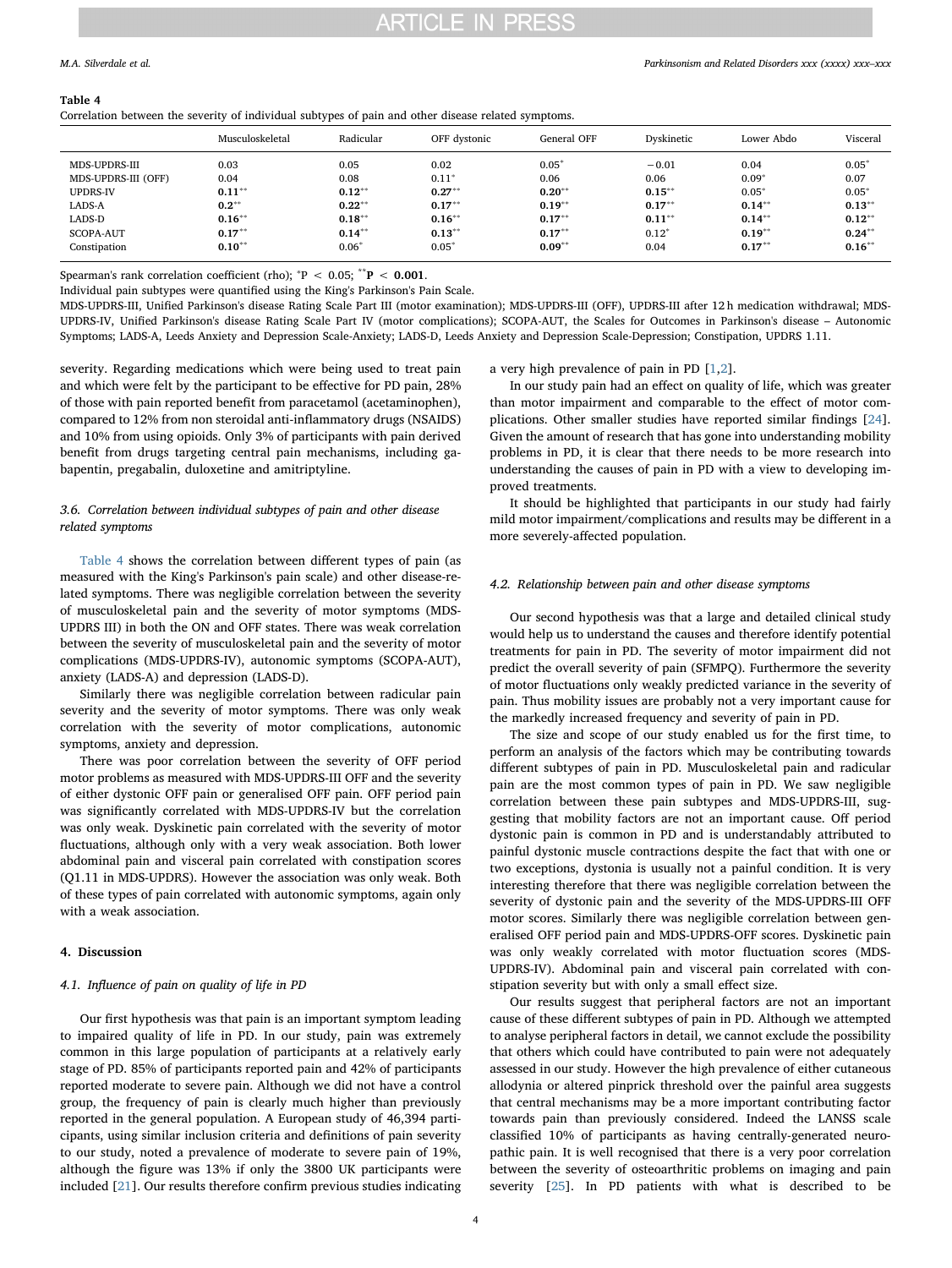musculoskeletal shoulder problems, there is enhanced sensory processing over the painful shoulder implicating a role for central factors in contributing towards musculoskeletal pain in PD [\[26](#page-6-24)].

Despite the lack of detailed data on analgesic use, it is noteworthy that only a very small proportion of participants were using drugs which target central mechanisms. Our results suggest that more widespread use of these medications should be considered as a treatment for pain in PD.

Our study data confirms previous reports that female sex is a contributing factor towards pain in PD [[1](#page-6-0)]. Interestingly, age was inversely associated with pain severity. The relationship between pain and age is complex, although similar findings have previously been reported in the general population [\[27](#page-6-25)]. Pain due to PD has been linked to younger age and age at onset [\[2\]](#page-6-2). Pain was not associated with disease duration in our study, although the predominance of fairly early PD participants in our study precludes too much importance being given to this finding.

We acknowledge study limitations which could have affected these correlations. The population was of early/moderate PD and results may be different in more severely-affected participants. There was a delay of up to 6 months between pain and motor assessments which could have affected correlations. We did not assess in detail the potential confounding effects of analgesic use.

## *4.3. Relationship between pain and symptoms of brainstem monoamine dysfunction*

Our third hypothesis was that pain frequency and severity in PD would correlate with the severity of other symptoms attributable to serotonergic and norepinephrinergic depletion. Consistent with this, the severity of autonomic symptoms, anxiety and depression predicted the severity of pain. A recent study showed no association between pain severity and the severity of small fibre neuropathy in PD [\[28](#page-6-26)], suggesting that central factors may be more important. Although our data do not enable us to establish a definite cause or direction of this association, we propose that a shared pathophysiology of degeneration in brainstem monoamine pathways from premotor stages of PD (Braak stage 2) onwards, contributes to causing autonomic symptoms, affective symptoms and altered processing of pain in PD.

The results of this study suggest that a major shift in the way we approach this common and disabling symptom in PD is required. In one small open study, central pain in PD was reduced by duloxetine [\[29](#page-6-27)], and further studies with this type of medication are clearly warranted, and should assess effects on the various pain subtypes. Similarly, deep brain stimulation improved pain in PD, separate from the improvement in mobility symptoms [[30\]](#page-6-28), again stressing the role of central mechanisms, distinct from those driving motor impairment.

#### *4.4. Limitations of the study*

We acknowledge that there are several limitations to our study which mean that the results must be interpreted cautiously. The study population was mainly of early and moderate cases and detailed data on other comorbidities and analgesic use were not available, so the results are not necessarily generalisable to all patients with PD. The LANNS scale while not specifically validated in PD is rated as 'suggested' by experts in PD related pain [\[31](#page-6-29)]. Although participants were assessed ON medication, we did not standardise the timing of assessments with regards to ON/OFF state and in some cases the pain assessments were not performed at the same time as other study measures. As with any large study there is some missing data which could have affected the results.

We acknowledge that it is possible our results are caused in part by the type of patients enrolled and the limitations of our methodology. Other similar studies with different populations and methodologies will help to clarify this point.

#### 5. Conclusions

The UK Parkinson's Pain Study is the largest and most detailed study of pain in PD ever performed. Detailed phenotyping and high power from a large number of participants allowed us for the first time to explore in detail the factors contributing to subtypes of pain in PD. In our study population, we found that peripheral factors are not an important cause of pain in PD, and conclude that central factors are more important than previously considered.

## Principal investigators

C.Borland, A. Graham, S. Guptha, P. Worth, P. Sarda, W. Dwornik, G. Mamutse, J. Hindle, A. Church, R. Athey, D. Bathgate, N. Pavese, U. Nath, M. Carson, R. Walker, T. Foltynie, A. Misbahuddin, A. Schrag, S. Sveinbjornsdottir, Y. Adenwala, B. Boothman, J. George, M. O'Neill, J. Raw, M. Steiger, M. Wilson, K. Amar, S. Arianayagam, Z. Hemsley, H. Roberts, J. Stern, T. Andrews, D. Paviour, J. Frost, C. Carroll, V. Lyell, T. Harrower, R. Sheridan, P. Critchley, L. Sugathapala, J. Sharma, C. Clarke, S. Ellis, K. Nithi, N. Kock, Z. Dhakam, C. Ruffman, P. Tomlinson, T. Quinell, S. Molloy, A. Whone, O. Bandmann, E. Capps, D. Burn, J. George, R. Bland, N. Bajaj, T. Ward.

#### Research nurses

C.Downes, C. Vandor, J. Frost, D. Cooper, K. Dixon, R. Norton, M. Clarke, C. Hall, O. Olanrewaju, V. Hetherington, K. Blachford, S. Guptha, B. Bishop, D. Nesbitt, J. McEntee, F. Frenais, A. Hursey, E. Visentin, C. Edwards, J. Newman, r. James, E. Johnson, K. Ullyart, J. Brooke, I. Bataller, J. Rickett, T. Mahan, L. Craven, K. Powell, R. Humphries, B. Wilson, M. Trimmer, L. Whelan, A. McNichol, T. Fuller, L. Alderton, A. Henderson, P. Brown, V. Visentin, C. Parker, S. Large, H. Vanek, D. Wilson, A. Misbahuddin, F. Foster, S. Dube, E. Gunter, K. Amar, S. Dodds, G. Brown, G. Webster, P. Critchley, L. Foster, L. Dudgeon, K. Holmes, D. Nithi, K.K.Nithi, A. Donaldson, A. Dougherty, M. Misbahuddin, S. Atkinson, G. Carey, L. Catterall, D. Dellafera, C. Sunderland, A. Lyle, C. Sequeira, M. Hare, E. Ekins, K. Maitland, C.O'Reilly, M. Prabhakaran, P. Paterson, J. Connell, A. Pilcher, J. Birt, N. Vernon, T. McElwaine, M. Humphries, A. Lehn, T. Murphy, D. Critchley, M. Rolinsky, N. Temple, C. Brugaletta, S. Cable, D. Mills, S. Levy, E. Templeman, L. Wyatt, I. Massey, R. Innis, C. Ruffman, C. Schofield, E. Oughton, A. Davies, A. Lehn, M. Korley, N. Verstraelen, S. Morgan, W. Dwornik, J. Gilford, P. Aruldoss, A. Foster, C. Chaudhuri, L. Gethin, Y. Croucher, M. Williams, T. Roberts, R. Carson, R. Athey, V. Agarwal, P. Rachman, V. Ludley, T. Talbot, I. Inniss, R. Gentle, C. Hewitt, J. Stickley, E. White, K. Ward, S. Butler, S. Gallahawk, R. Fernandes, P. Zettergren, B. Tobin, K. Huyalt, U. Ullyart, E. Henderson, P. Forbes, M. Heywood, J. O'Brien, R. Rettergra, F. Bowring, S. Large.

#### Author roles

Monty A Silverdale: 1A, 1B, 1C, 2A, 2B, 3A. Christopher Kobylecki. 1B, 1C, 2C, 3B. Lewis Kass-Iliyya. 1B, 1C, 2C, 3B. Pablo Martinez-Martin. 2C, 3B. Donald G Grosset. 1A, 1B, 1C, 3B. Michele T. Hu. 1B, 1C, 3B. Michael Lawton. 2C, 3B. Sarah Cotterill. 2C, 3B. K. Ray Chaudhuri. 1C, 3B. Huw Morris. 1C, 3B. Fahd Baig. 1C, 3B. Nigel Williams. 1C, 3B. Leon Hubbard. 1C, 3B. 1 Research project: A. Conception, B. Organization, C. Execution; 2 Statistical Analysis: A. Design, B. Execution, C. Review and